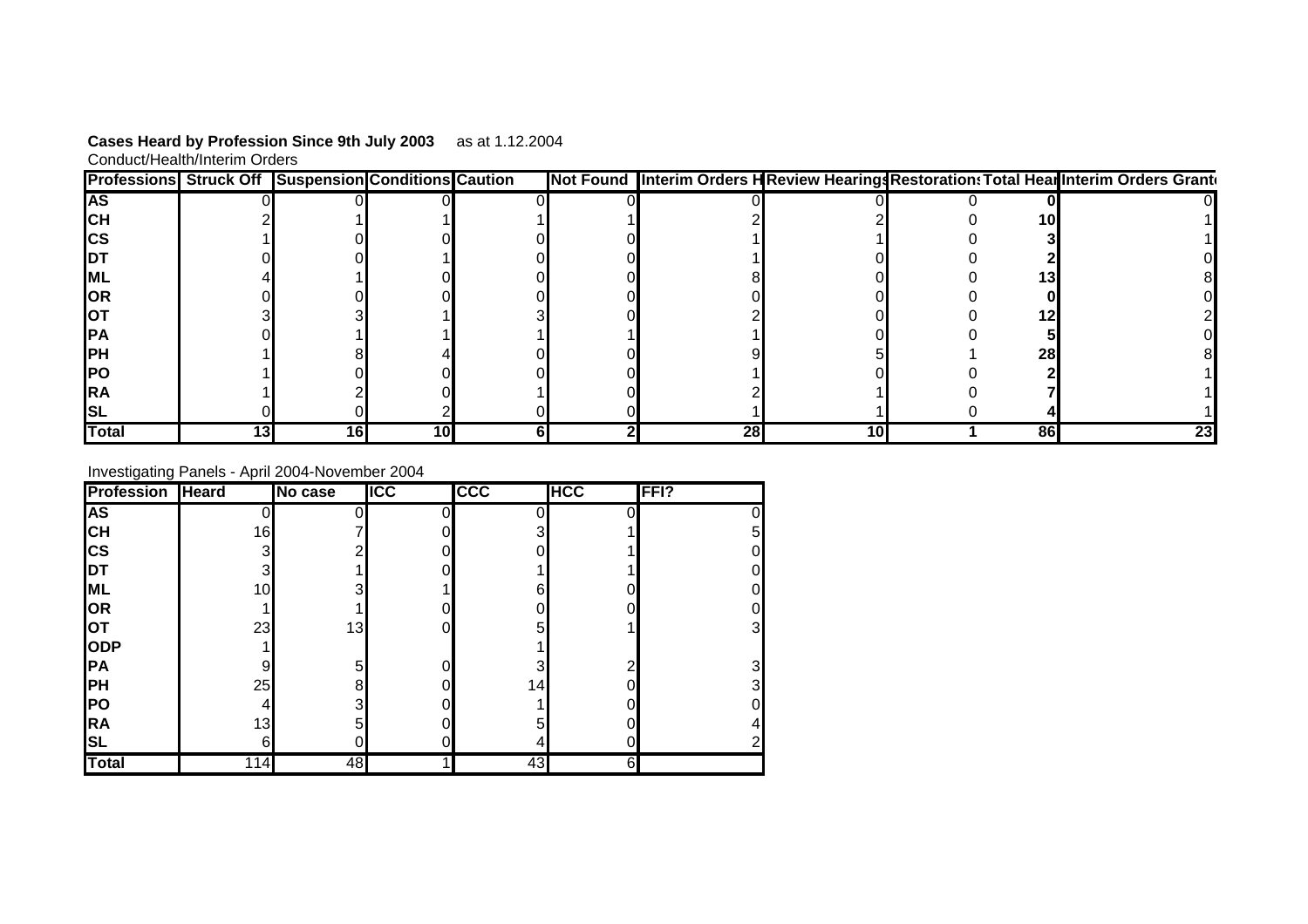| <b>Cases Pending Hearing</b> |  |
|------------------------------|--|
|                              |  |

| <b>Profession ICC</b>                 |    | <b>CCC</b> | <b>HCC</b> | <b>Total</b>    |
|---------------------------------------|----|------------|------------|-----------------|
| <b>AS</b>                             |    |            |            |                 |
|                                       | 11 | 3          |            | 15              |
|                                       |    |            |            | $\overline{c}$  |
| CH<br>CS<br>DT                        |    |            |            | $\overline{c}$  |
|                                       | 3  | 4          |            |                 |
| ML<br>ODP                             | 5  | 4          |            | 10 <sub>1</sub> |
|                                       |    |            |            |                 |
|                                       | 3  | 3          |            |                 |
|                                       | 4  | 8          |            | 13              |
|                                       |    | 13         |            | 21              |
|                                       |    |            |            | $\overline{2}$  |
| OR<br>OT<br>PH<br>PO<br>R<br>SL<br>SL | 3  | 3          |            | 6               |
|                                       |    | 4          |            | 5               |
| Total                                 | 38 | 45         |            | 90              |

## **Current Caseload**

116